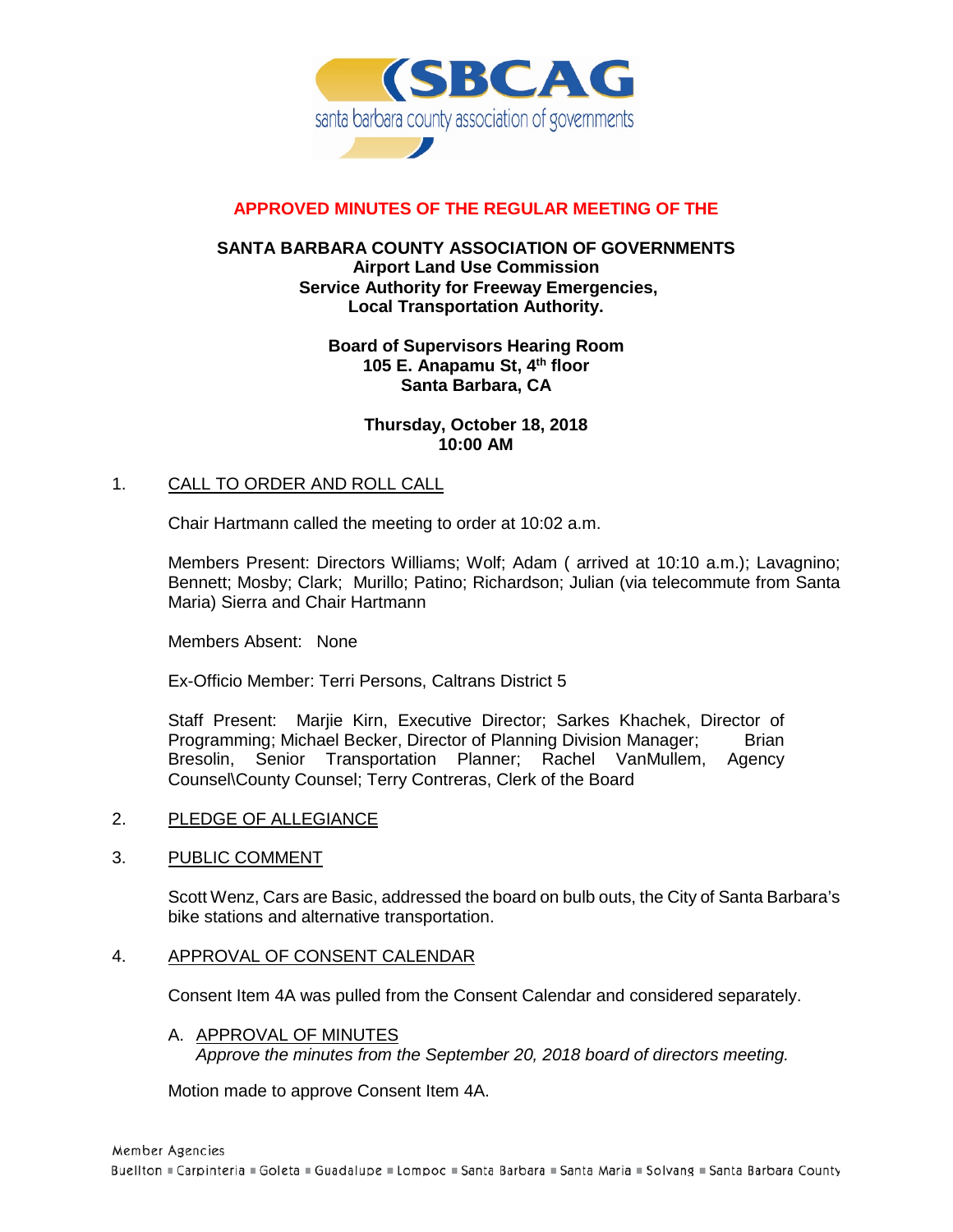Motion: Murillo Second: Lavagnino

Motion carried: 11-0-1

Yes: Williams, Wolf, Lavagnino, Richardson, Mosby, Bennett, Clark, Murillo, Sierra, Patino, and Chair Hartmann No: None Abstention: Julian<br>Absent: Adam Absent:

Director Adam arrived at 10:10 a.m.

### B. CALTRANS MASTER AGREEMENT FOR TRANSIT AND INTERCITY RAIL CAPITAL PROGRAM

- *1. Approve and authorize the Executive Director to execute the Caltrans Master Agreement No. 64SBCAG (Attachment A) and to make the required certifications in the Master Agreement;*
- *2. Adopt a resolution (Attachment B) delegating authority to the Executive Director to sign and execute Program Supplements, Cooperative/Contribution Agreements, Fund Exchange Agreements, Fund Transfer Agreements, and/or Amendments under Master Agreement No. 64SBCAG during the period of October 18, 2018 through October 1, 2021 so long as local matching funds neither exceed the amount annually appropriated by the Board in the Overall Work Program, nor exceed a cumulative amount of \$30 million unless otherwise ordered by the Board.*

### C. FY 2016-17 MEASURE A AUDITS

*Receive and file the Fiscal Year 16-17 Measure A audit reports and management letter prepared by Moss, Levy & Hartzheim, LLP.*

#### D. CLEAN AIR EXPRESS SHORT RANGE TRANSIT PLAN CONTRACT

- *1. Approve and authorize the Chair to execute an Agreement (Attachment A) with Fehr & Peers for \$100,000 to assist staff in developing a Short Range Transit Plan for the Clean Air Express service and for \$250,000 to provide Regional Transit and Rail Planning and Integration for a total Agreement amount not to exceed \$350,000 with a period of performance from October 18, 2018 through June 30, 2020; and*
- *2. Approve and authorize the Executive Director to exercise the optional scope of work for Regional Transit and Rail Planning and Integration in accordance with Agreement Section 3.B; and*
- *3. Approve and authorize the Executive Director to extend the period of performance for up to one year in accordance with Agreement Section 4.B.*

## E. FISCAL AND PERFORMANCE AUDIT CONTRACT

1. Approve and authorize the SBCAG Chair to execute an Agreement (Attachment *1) in the amount not to exceed \$512,000 with Moss Levy and Hartzheim LLP for professional auditing services commencing with fiscal year ending June 30, 2019 with the option to renew up to four more years and to conduct a state-mandated triennial performance audit for fiscal years ending June 30, 2018 and June 30, 2021; and*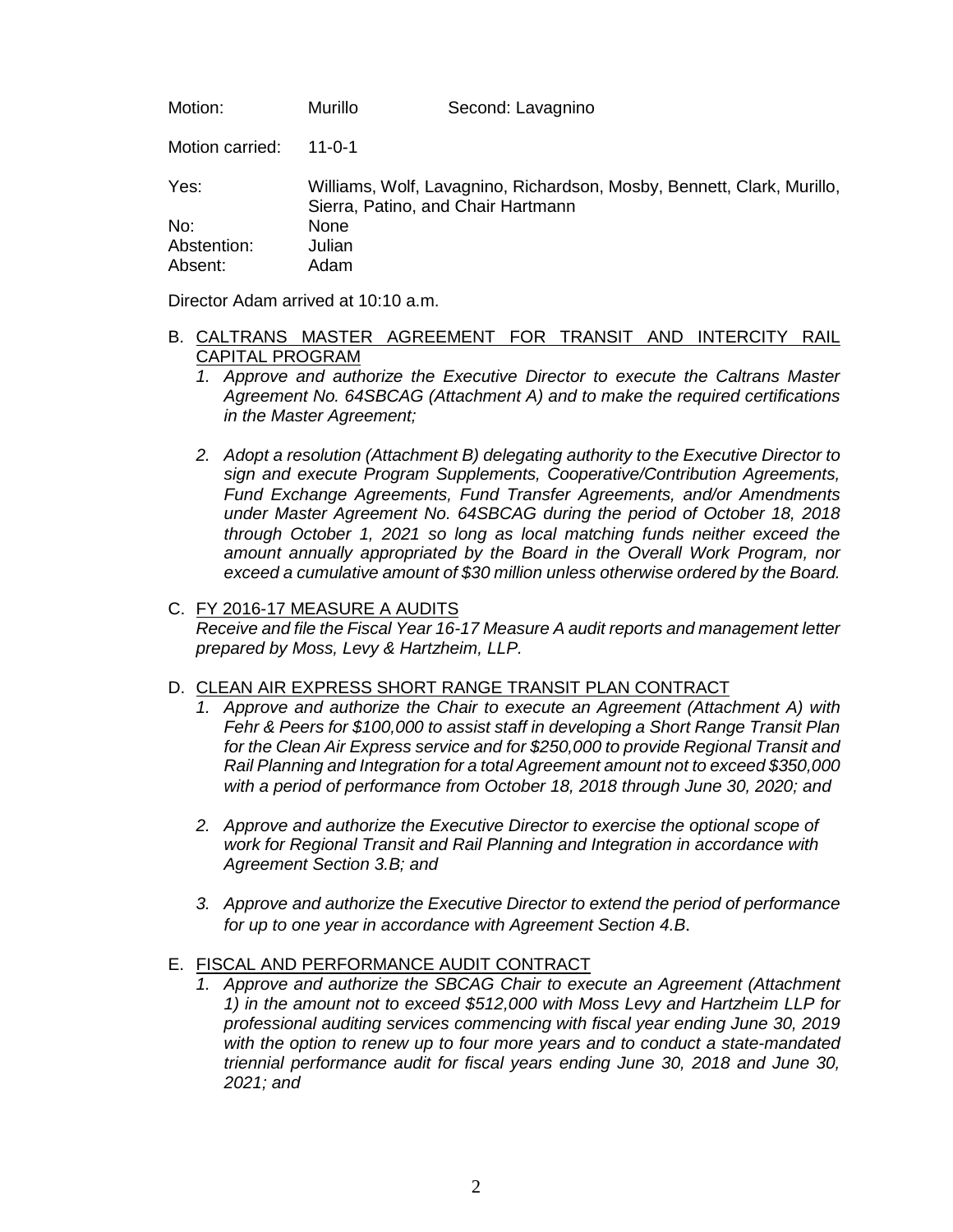- *2. Approve and authorize the Executive Director to extend performance of the period of performance for up to one year in accordance with Section 4.B.*
- F. SANTA BARBARA COUNTY TRANSIT ADVISORY COMMITTEE MEMBERSHIP APPOINTMENTS

*Appoint Hillary Blackerby, Richard Fernbaugh, Jim Talbott, and Matt van der Linden to SBCTAC to fill vacant membership positions.*

- G. NORTHERN SANTA BARBARA COUNTY INTERIM COASTAL TRAIL ALIGNMENT AND IMPROVEMENT STUDY CONSULTANT CONTRACT
	- *1. Approve and authorize the Chair to execute an Agreement (Attachment A) with the Santa Barbara Trails Council to prepare a Northern Santa Barbara County Interim Coastal Trail Alignment and Improvement Study for a total amount not to exceed \$80,000 with a period of performance from October 18, 2018 through June 20, 2021.*
	- *2. Approve and authorize the Executive Director to extend the period of performance for up to one additional year in accordance with Section 4.B.*

Director Williams recused himself from Consent Item 4H

#### H. FEDERAL TRANSPORTATION IMPROVEMENT PROGRAM AMENDMENT

*Adopt Formal Amendment #17 and adopt a resolution amending the 2017 Federal Transportation Improvement Program to program funding for the U.S. 101 High Occupancy Vehicle (HOV) lane project.*

Motion made to approve Consent Item 4H

Motion: Lavagnino Second: Wolf

Motion carried: 12-0

Yes: Adam, Wolf, Lavagnino, Richardson, Mosby, Bennett, Clark, Murillo, Julian, Sierra, Patino and Chair Hartmann No: None Abstention: None

Absent: Williams

I. MEASURE A SAFE ROUTES TO SCHOOL AND BICYCLE AND PEDESTRIAN PROGRAM

*Adopt guidelines for Cycle 4 of the Measure A South Coast Safe Routes to School and Bicycle and Pedestrian Programs and announce a call for projects.*

#### J. HIGHWAY 246 PASSING LANES – COOPERATIVE AGREEMENT

*Approve and authorize the Chair to execute Amendment No. 2 (Attachment A) to the Cooperative Agreement with California Department of Transportation (Caltrans) for the post-construction landscaping and monitoring phase of the project to increase SBCAG's commitment of Measure A funds by an additional \$95,000 for a total not to exceed \$689,000.*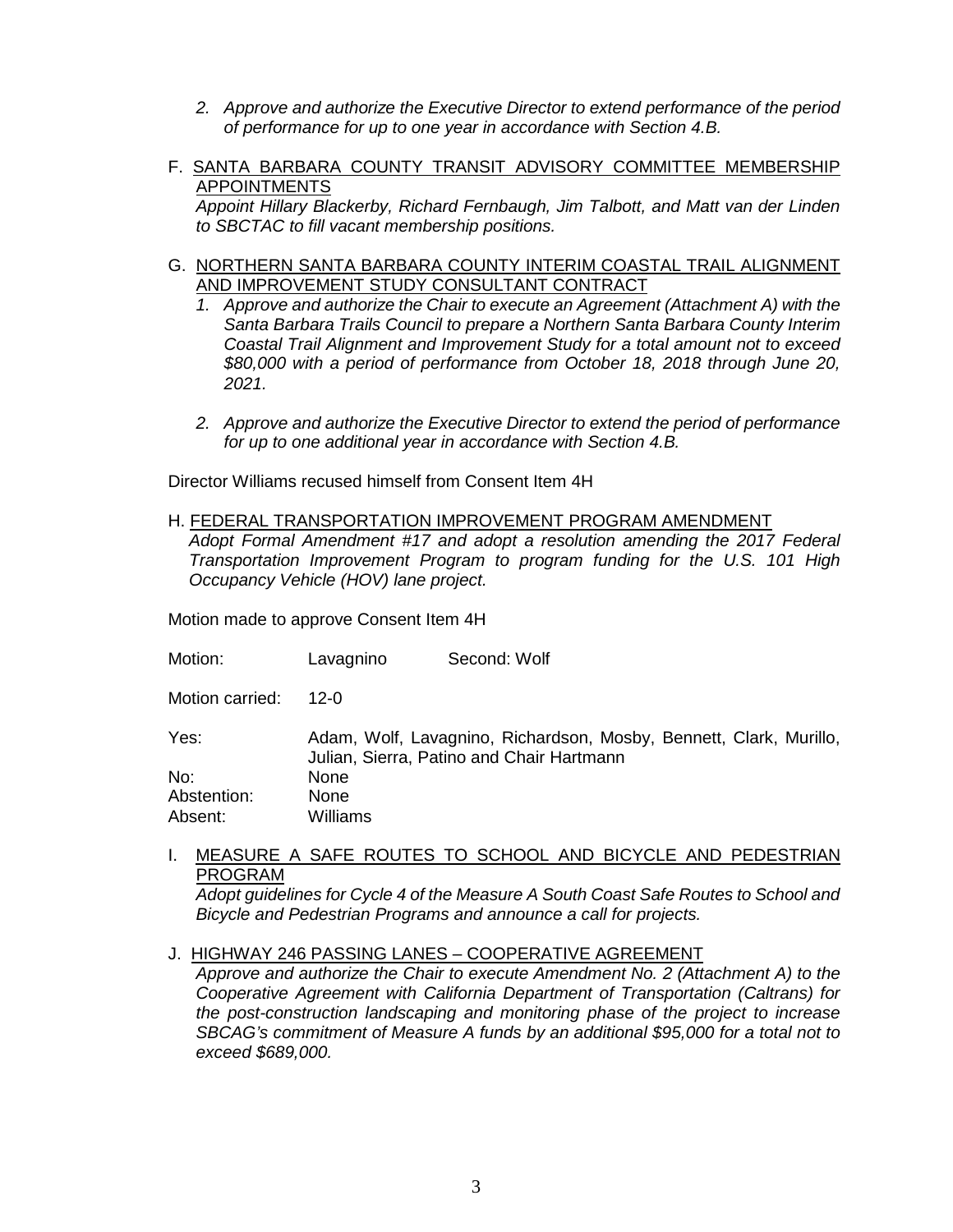K. CABRILLO UNDERPASS – MEMORANDUM OF UNDERSTANDING

*Approve and authorize the Chair of the SBCAG Board to execute Amendment No. 2 (Attachment A) to the Memorandum of Understanding (MOU) with the City of Santa Barbara for the detailed design, right of way, utility and railroad coordination phase of the Cabrillo Underpass project to allocate the remaining \$257,243 in programmed funding for this project up to the maximum amount of available funding at \$2,477,000*  and to extend the period of performance for two years for a revised period of *performance of April 1, 2016 through December 31, 2020.*

L. MEASURE A CITIZENS' OVERSIGHT COMMITTEE

*Receive and file Citizens' Oversight Committee letter regarding compliance with the provisions, requirements, and voter mandates specified in the Measure A Investment Plan and Ordinance Number Five.*

Motion made to approve Consent Calendar Items 4B - 4G and 4I – 4L

| Motion:         | Williams    | Second: Bennett                                                                                                           |  |
|-----------------|-------------|---------------------------------------------------------------------------------------------------------------------------|--|
| Motion carried: | 13-0        |                                                                                                                           |  |
| Yes:            |             | Williams, Wolf, Adam, Lavagnino, Richardson, Mosby, Bennett, Clark,<br>Murillo, Julian, Sierra, Patino and Chair Hartmann |  |
| No:             | <b>None</b> |                                                                                                                           |  |
| Abstention:     | <b>None</b> |                                                                                                                           |  |
| Absent:         | <b>None</b> |                                                                                                                           |  |

### 5. RESOLUTION OF APPRECIATION FOR MIGUEL O'BREGON PADILLA FREEWAY **SERVICE PATROLMAN**

*Present a Recognition of Appreciation plaque to Freeway Service Patrolman Miguel O'Bregon Padilla, for his heroic act coming to the aid of a distressed motorist at an accident site on Highway 101.* 

Informational item only therefore no action was taken.

6. PLANNING MOBILITY AND SAFETY FOR ALL MODES *Receive a presentation from SBCAG staff on Complete Streets and from City of Santa Barbara staff on the City's Vision Zero Policy.*

## PUBLIC COMMENT

Frank Peters, Santa Barbara Bike, spoke in support of the Zero Vision Policy.

Daniel Fishbein, spoke in support of the Zero Vision Policy.

Ed France, Santa Barbara Bike Coalition spoke in support of Zero Vision Policy.

Informational item only therefore no action was taken.

## 7. DRAFT REGIONAL GROWTH FORECAST